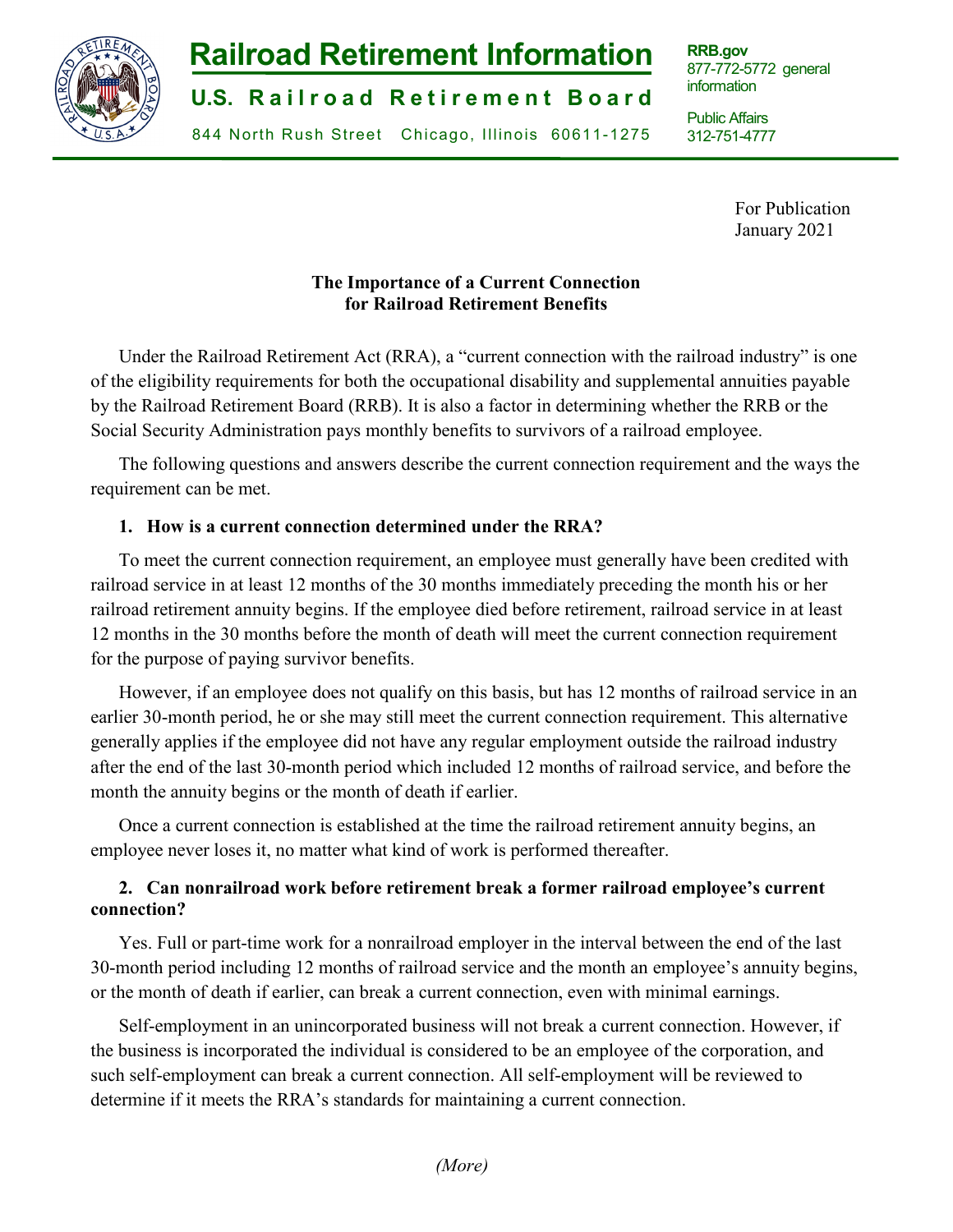Federal employment with the Department of Transportation, National Transportation Safety Board, Surface Transportation Board, National Mediation Board, Railroad Retirement Board, or Transportation Security Administration will **not** break a current connection. State employment with the Alaska Railroad, as long as that railroad remains an entity of the State of Alaska, will not break a current connection. Also, railroad service in Canada for a Canadian railroad will neither break nor preserve a current connection.

#### **3. Is there an exception to these normal procedures for determining a current connection?**

Yes. A current connection can also be "deemed" for purposes of a survivor or supplemental annuity if the employee completed 25 years of railroad service, was involuntarily terminated without fault from his or her last job in the railroad industry, and did not thereafter decline an offer of employment in the same class or craft in the railroad industry regardless of the distance to the new position. (A "deemed" current connection does not satisfy the current connection requirement for an occupational disability.)

If all of these requirements are met, an employee may be considered to have a "deemed" current connection, even if the employee works in regular nonrailroad employment after the 30-month period and before retirement or death. This exception to the normal current connection requirement was established by amendments to the RRA and became effective October 1, 1981. It only covers employees still living on that date who left the rail industry on or after October 1, 1975, or who were on leave of absence, on furlough, or absent due to injury on October 1, 1975.

### **4. Would accepting a buy-out affect whether an employee could maintain a current connection under this exception?**

Generally, in cases where an employee has no option to remain in the service of his or her railroad employer, the termination of the employment is considered involuntary, regardless of whether or not the employee receives a buy-out.

However, if an employee has the choice of either accepting a position in the same class or craft in the railroad industry or termination with a buy-out, accepting the buy-out is a part of his or her voluntary termination, and the employee would not maintain a current connection under the exception.

#### **5. An employee with 25 years of service is offered a buy-out with the option of either taking payment in a lump sum or of receiving monthly payments until retirement age. Could the method of payment affect the employee's current connection under the exception?**

No. The determining factor for whether the exception applies when a buy-out is paid is whether or not the employee stopped working involuntarily - not the payment option. The employee must always relinquish job rights to accept the buy-out, regardless of whether it is paid in a lump sum or in monthly payments. Neither payment option extends the 30-month period.

An employee considering accepting a buy-out should also be aware that if he or she relinquishes job rights to accept the buy-out, the compensation cannot be used to credit additional service months beyond the month in which the employee severed his or her employment relation, regardless of whether payment is made in a lump sum or on a periodic basis.